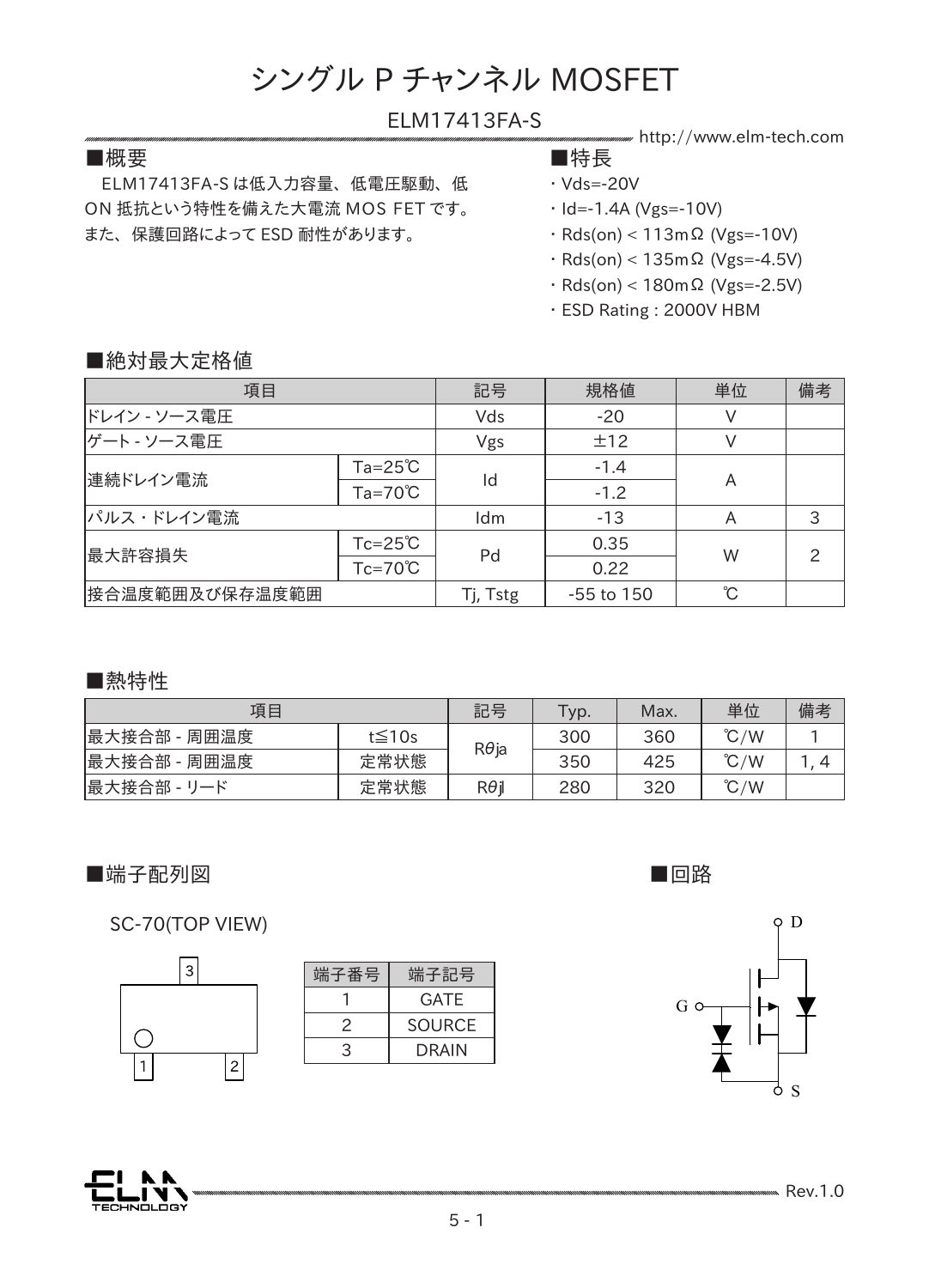#### ELM17413FA-S

http://www.elm-tech.com

項目 | 記号 | 条件 | Min. | Typ. | Max. |単位 静的特性 ドレイン - ソース降伏電圧 BVdss Id=-250μA, Vgs=0V -20 V ゼロ・ゲート電圧ドレイン電流 ddss Vds=-20V Vgs=0V -1 μA  $Ta = 55°C$   $\vert$   $\vert$  -5 ゲート漏れ電流 | Igss |Vds=0V, Vgs=±12V | | | ±10 | μA ゲート・スレッシュホールド電圧 |Vgs(th) |Vds=Vgs, Id=-250 μA | -0.50 | -0.85 | -1.20 | V オン状態ドレイン電流 | Id(on) |Vgs=-4.5V, Vds=-5V | -13 | | | | A ドレイン - ソースオン状態抵抗 Rds(on) Vgs=-10V  $|Id = -1.4A$ 94 113  $\begin{array}{|c|c|c|c|c|}\n\hline\n\text{A} & & & 130 & 160 \\
\hline\n\text{A} & & & 111 & 135 \\
\hline\n\end{array}$  m  $\Omega$ Vgs=-4.5V, Id=-1.3A Vgs=-2.5V, Id=-1.1A 150 | 180 順方向相互コンダクタンス | Gfs |Vds=-5V, Id=-1.4A | | 5 | | S |ダイオード順方向電圧 | Vsd ||s=-1A, Vgs=0V | |-0.76 |-1.00 | V 最大寄生ダイオード連続電流 | Is | -1 A 動的特性 入力容量 Ciss 出力容量 | Coss |Vgs=0V, Vds=-10V, f=1MHz | 40 | 63 | 85 | pF  $250$  | 325 | 400 | pF 帰還容量 | Crss | | 22 | 37 | 52 | pF ゲート抵抗 | Rg |Vgs=0V, Vds=0V, f=1MHz | | 11.2 | 17.0 | Ω スイッチング特性 総ゲート電荷 Qg Vgs=-4.5V, Vds=-10V  $Id = -1.4A$  $3.2$  | 4.5 | nC ゲート - ソース電荷 Qgs 0.6 nC ゲート - ドレイン電荷 Qgd 0.9 nC ターン・オン遅延時間 | td(on) Vgs=-10V, Vds=-10V ターン・オフ遅延時間 | td(off) |RI=7.1Ω, Rgen=3Ω | | 22.0 | | ns  $11.0$  | ns ターン・オン立ち上がり時間 | tr |Vgs=-10V, Vds=-10V | | 5.5 | | ns ターン・オフ立ち下がり時間 | tf | | | 8.0 | | ns |寄生ダイオード逆回復時間 | trr ||f=-1.4A, dl/dt=100A/μs | | 6.1 | | ns |寄生ダイオード逆回復電荷量 | Qrr ||f=-1.4A, dl/dt=100A/μs | | 1.4 | | nC Ta=25℃

備考 :

1. Rθja の値は Ta=25℃、1 平方インチ 2 オンス銅箔付き FR-4 基板上にマウントされたデバイスを使用して測定されてい ます。 アプリケーションに付与される値は使用者のボードデザインによって変わります。

2. 消費電力 Pd は Tj(max.)=150℃、 10s 以下の接合部 - 周囲間熱抵抗値に基づきます。

- 3. パルス幅は接合部温度 Tj(max.)=150℃によって制限されます。 定格は、 初期 Tj=25℃として、 低周波数およびデュー ティ ・ サイクルによって決まります。
- 4. Rθja は接合部 リード間と接合部 周囲間の熱インピーダンスの合計です。

5. 標準特性図 1 ~ 6 は 300μsパルス・デューティー比最大0.5%条件下で得られます。

6. これらの特性は、 接合部 - 周囲間の熱インピーダンスに基づいて、 1 平方インチ 2 オンス銅箔付き FR-4 基板上にマウ ントされたデバイスを使用して測定されています。 銅の部分は、 最大接合部温度 Tj(max.)=150℃と仮定してます。 SOA のグラフはシングルパルス定格によって示されます。

**NV** LOLOU V V<br>Technology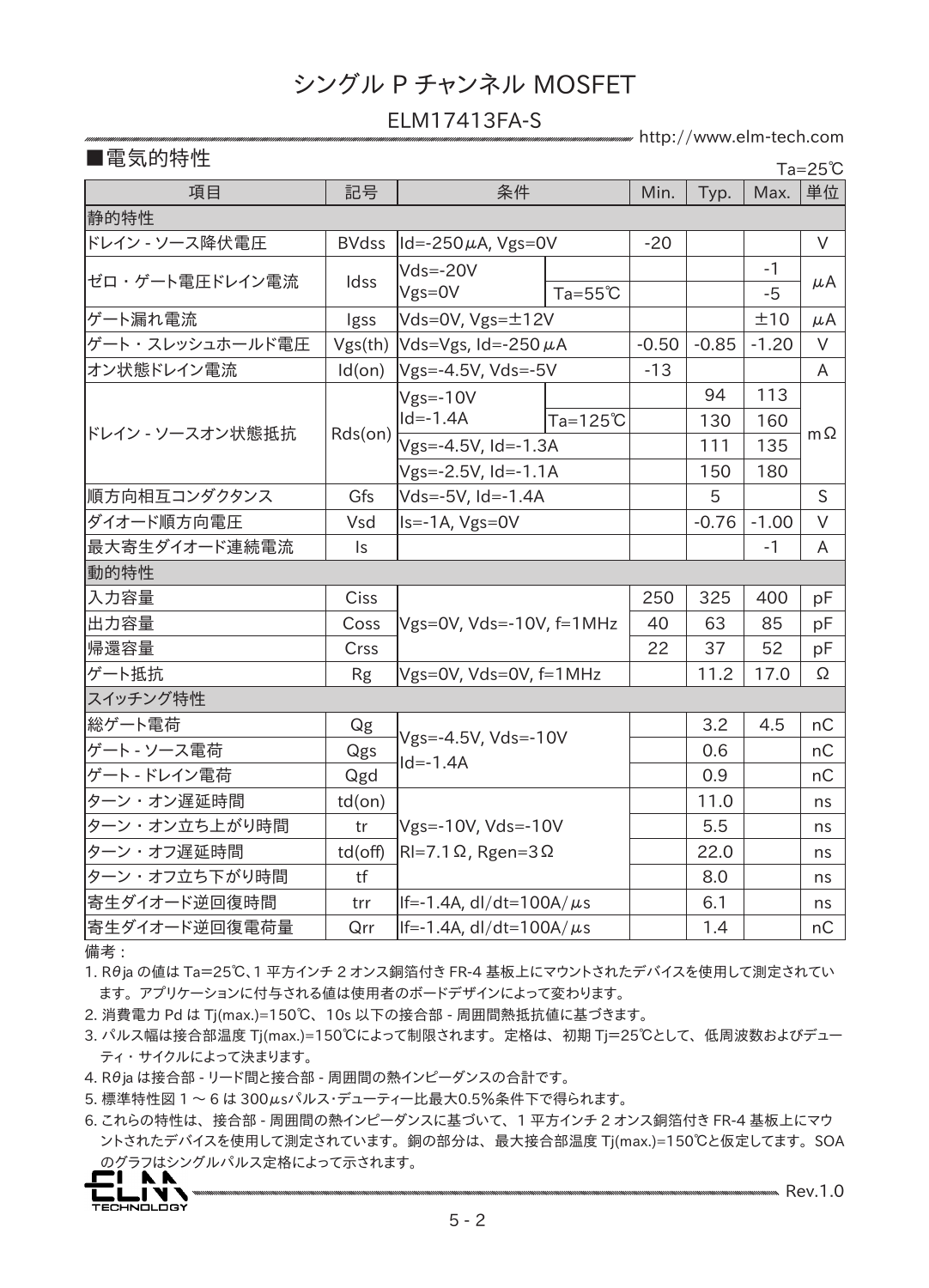# ELM17413FA-S

http://www.elm-tech.com

## ■標準特性と熱特性曲線



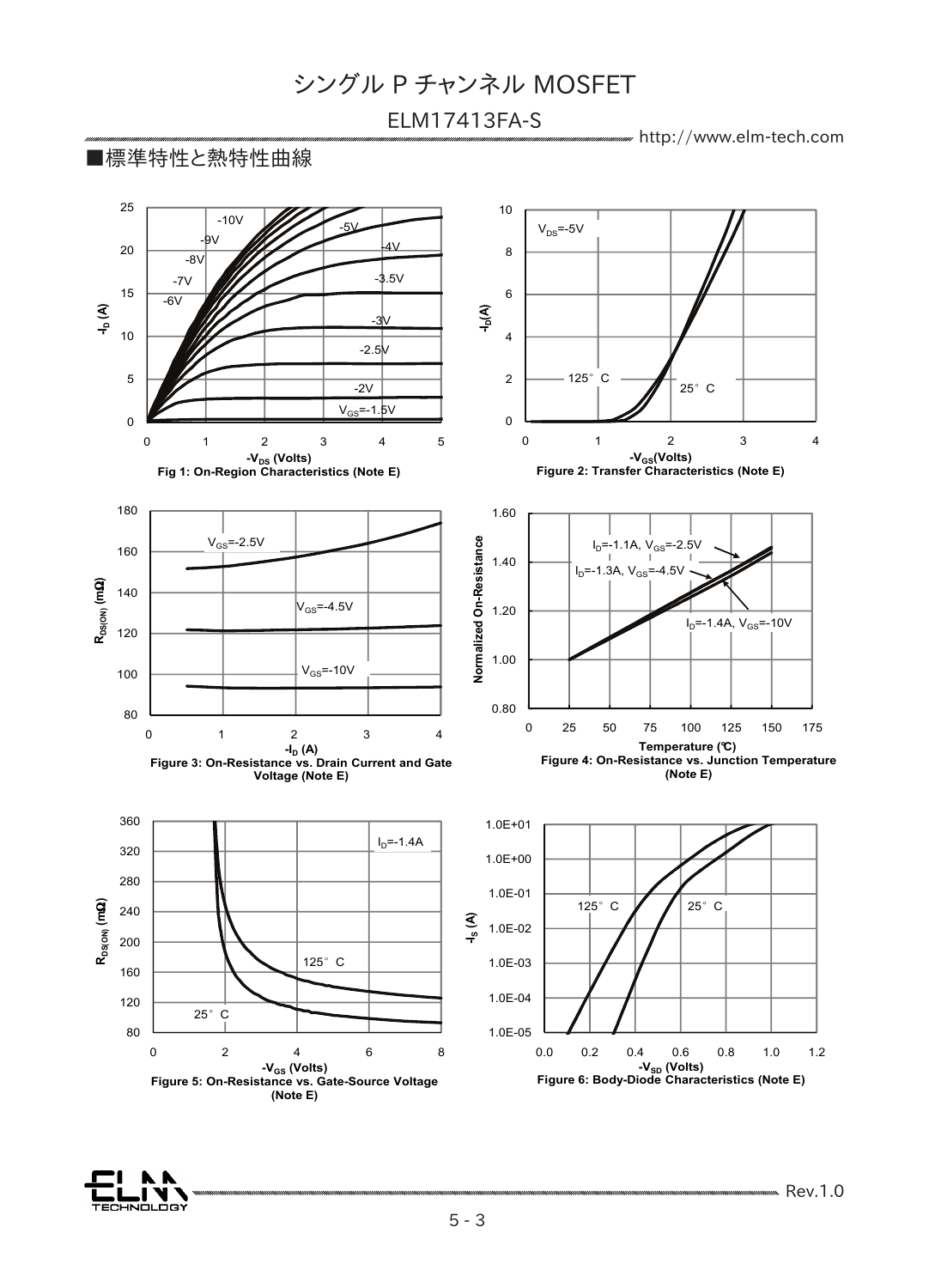# ELM17413FA-S

http://www.elm-tech.com